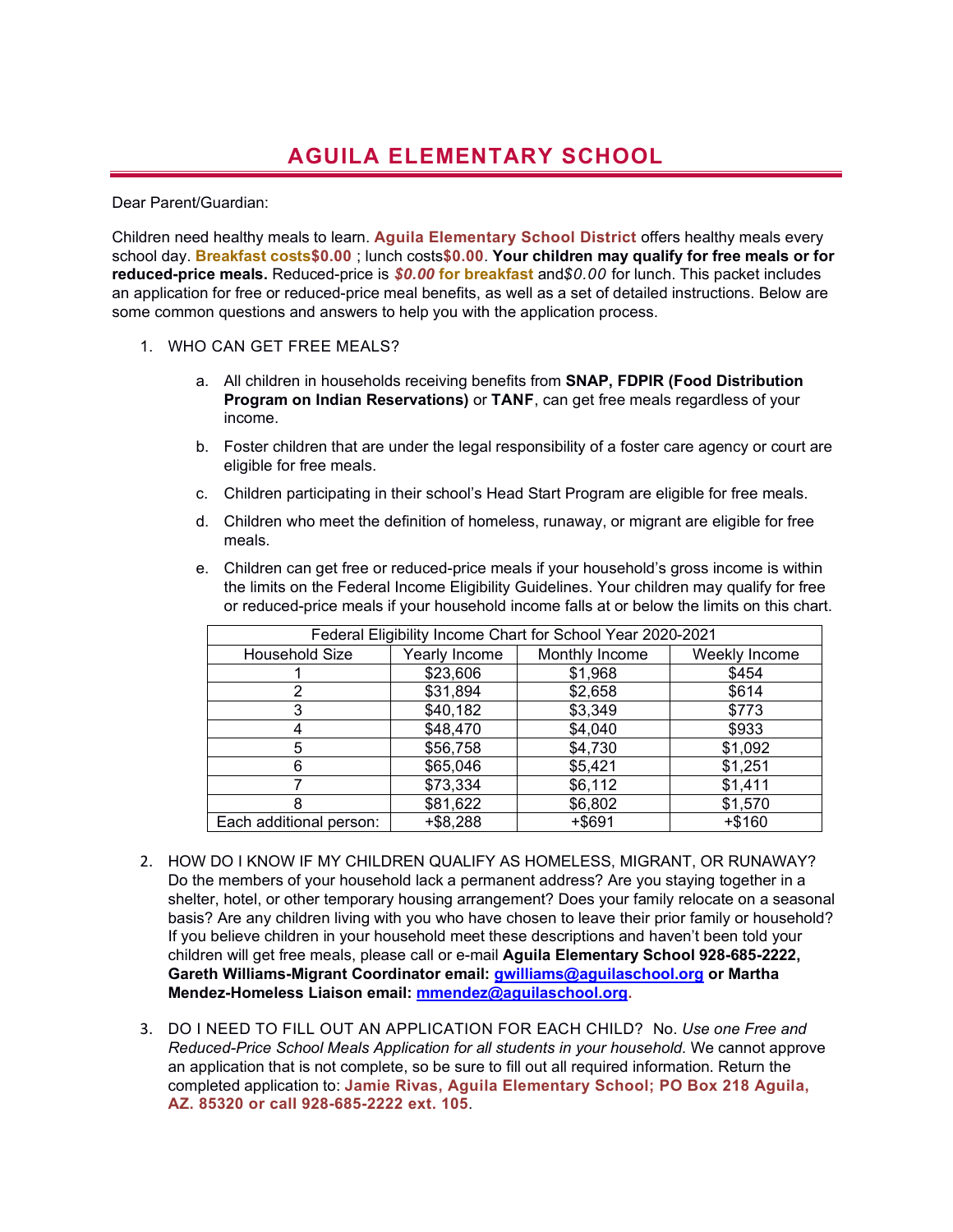- contact **928-685-2222** immediately. 4. SHOULD I FILL OUT AN APPLICATION IF I RECEIVED A LETTER THIS SCHOOL YEAR SAYING MY CHILDREN ARE APPROVED FOR FREE MEALS? No, but please read the letter you got carefully. If any children in your household were missing from your eligibility notification,
- 5. CAN I APPLY ONLINE? **YES**

 **AZ. 85320, 928-685-2222 ext. 105 or email @ [jrivas@aguilaschool.org](mailto:jrivas@aguilaschool.org) if you have any**  Yes! You are encouraged to complete an online application instead of a paper application if you are able. The online application has the same requirements and will ask you for the same information as the paper application. Visit **[https://www.lunchapplication.com](https://www.lunchapplication.com/)** to begin. **To learn more about the online application process, contact Jamie Rivas, PO Box 218 Aguila, questions about the online application]** 

- 6. MY CHILD'S APPLICATION WAS APPROVED LAST YEAR. DO I NEED TO FILL OUT ANOTHER ONE? Yes. Your child's application is only good for that school year and for the first few days of this school year through **8/24/2020**. You must send in a new application unless the school told you that your child is eligible for the new school year. If you do not send in a new application that is approved by the school or you have not been notified that your child is eligible for free meals, your child will be charged the full price for meals.
- 7. I GET WIC. CAN MY CHILD(REN) GET FREE MEALS? Children in households participating in WIC may be eligible for free or reduced-price meals. Please fill out an application.
- 8. WILL THE INFORMATION I GIVE BE CHECKED? Yes. We may also ask you to send written proof of the household income you report.
- 9. IF I DON'T QUALIFY NOW, MAY I APPLY LATER? Yes, you may apply at any time during the school year. For example, children with a parent or guardian who becomes unemployed may become eligible for free and reduced-price meals if the household income drops below the income limit.
- 10. WHAT IF I DISAGREE WITH THE SCHOOL'S DECISION ABOUT MY APPLICATION? You should talk to school officials. You also may ask for a hearing by calling or writing to: **JENNIFER MCDONALD @ AZ ADE 602-542-8754.**
- purposes in the usual course of operating the School Nutrition Programs. 11. MAY I APPLY IF SOMEONE IN MY HOUSEHOLD IS NOT A U.S. CITIZEN? Yes. You, your children, or other household members do not have to be U.S. citizens to apply for free or reduced-price meals. Our organization does not release information for immigration-related
- 12. WHAT IF MY INCOME IS NOT ALWAYS THE SAME? List the amount that you normally receive. For example, if you normally make \$1000 each month, but you missed some work last month and only made \$900, put down that you made \$1000 per month. If you normally get overtime, include it, but do not include it if you only work overtime sometimes. If you have lost a job or had your hours or wages reduced, use your current income.
- when leaving income fields blank, as we will assume you <u>meant</u> to do so. 13. WHAT IF SOME HOUSEHOLD MEMBERS HAVE NO INCOME TO REPORT? Household members may not receive some types of income we ask you to report on the application, or may not receive income at all. Whenever this happens, please write a 0 in the field. However, if any income fields are left empty or blank, those will also be counted as zeroes. Please be careful